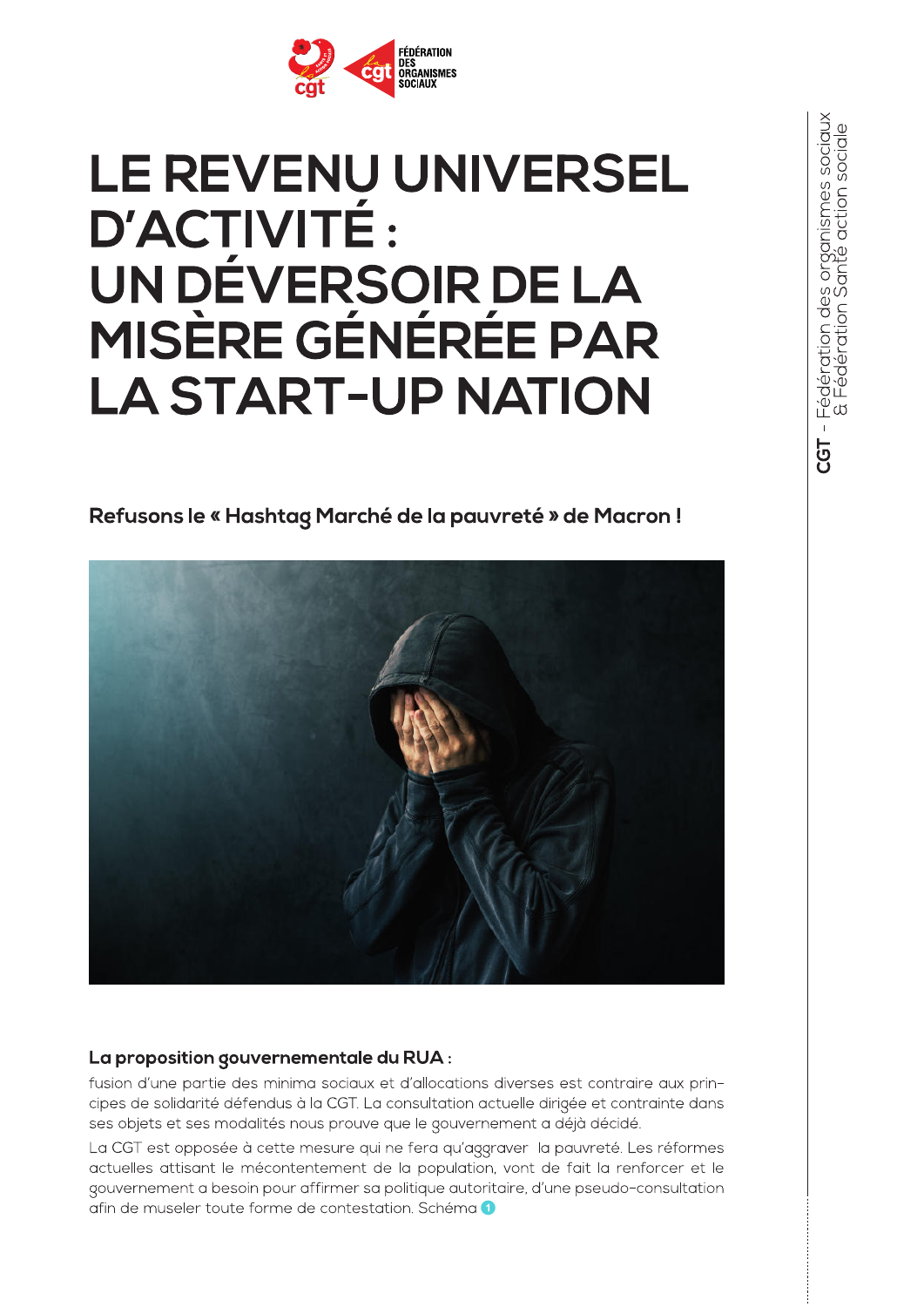

# même rengaine

La méthode reste identique, concertations en guise de réelles négociations, et projet de Loi déjà écrit. Comme pour les retraites - mais ici c'est Buzyn qui s'y colle- nous avons droit au même discours :

Archives of the **California Control of the California Control of the California Control of the California Control of the California Control of the California Control of the California Control of the California Control of t** «Notre système de solidarité fait la fierté de la France. Chacune, chacun nous y sommes profondément attachés. Mais, au fil du temps, il est devenu tellement complexe qu'il ne permet plus de lutter efficacement contre la pauvreté. Il est devenu illisible, il décourage trop de nos concitoyens à avoir recours aux aides sociales. Enfin, il ne permet pas un retour rapide et durable vers l'emploi. »



La fusion d'un ensemble d'aides et allocations d'un montant pour le moment non défini (Schéma 2), risque de ne faire que des perdants à l'instar de l'expérience britannique : des perdants parce que le montant du futur RUA ne s'alignera certainement pas sur le mieux disant (l'AAH, par exemple dont le montant s'élève à 860€/mois) mais également parce que le gouvernement pourrait être tenté de lisser l'ensemble des aides fusionnées à des fins d'économie, la réforme s'inscrivant à budget constant. ma (a), risque de ne faire que des perdants à l'instance que le montant du futur RUA ne s'alignera commente dont le montant s'élève à 860€/ mois) s'inscrivant à budget constant.<br>La difficulté tient du fait qu'il n'y a pas

La difficulté tient du fait qu'il n'y a pas de généralités concernant la pauvreté, il existe des pauvretés difficilement comparables et les ressorts ou leviers à créer ou à utiliser peuvent être différenciés au regard des populations concernées. Simplifier revient à nier la complexité de la réalité et donc des situations vécues par les plus pauvres d'entre nous...

Le RUA est un « fourre-tout » qui va servir de déversoir à la pauvreté engendrée par la Start-Up Nation Macronienne. Il symbolise le mépris de la classe dirigeante vis à vis des plus précaires.

Avec la réforme de l'assurance chômage qui va exclure 700 000 privés d'emploi, ou celle annoncée, des retraites, le RUA va recueillir toute la pauvreté générée par les orientations de Macron et des gouvernements précédents. Schéma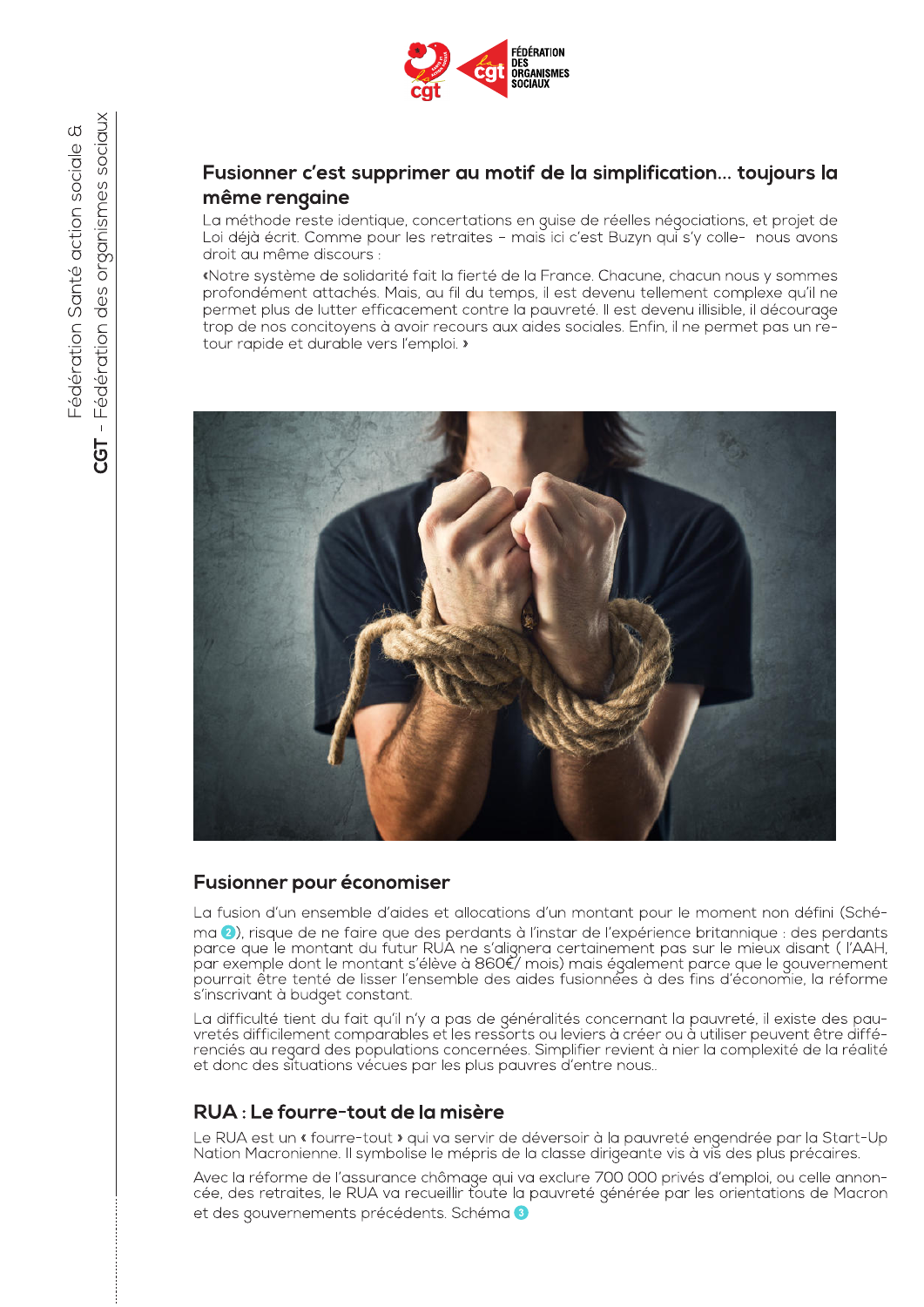

### Contexte actuel de la pauvreté en France, les chiffres :

Pour rappel, la pauvreté monétaire touche tout individu dont le niveau de vie est inférieur à 60 % du niveau de vie médian (soit 1 026€ par mois pour une personne isolée en 2016). 8.8 millions de personnes sont concernées, ce qui représente 14.2 % de la population. Sans redistribution, le taux de pauvreté serait de 22% contre 14% après redistribution. Les allocations réduisent donc le nombre de pauvres de 5 millions de personnes.

Ce taux monte à 19,8 % pour les moins de 18 ans, autrement dit 1 enfant sur 5. En France, 1/3 des personnes en-dessous du seuil de pauvreté sont des salariés.

Concernant la grande pauvreté (personnes vivant sous le seuil à 40% du revenu médian) : les allocataires de minima sociaux sont plus de 4 millions en 2016 (DREES, 2016). « 4,8 millions de personnes en 2015, soit environ 7 % de la population totale, utilisent les services de l'aide alimentaire en France, selon le ministère des Solidarités, », 20,8 % des étudiants vivent dans la précarité sur une population totale 2.55 millions. Schéma 4

#### Contre notre système de protection sociale sociale le « # stratégie pauvreté »

Ce nouveau modèle social détruit notre sécurité sociale ; il vise -côté salaire socialiséune protection minimale contre les risques de l'existence impliquant une diminution des prestations pour privilégier le recours à des assurances privées, comme dans la réforme des retraites.

#### Fusion / confusion entre sécurité sociale et aide sociale

Les réformes de ce gouvernement n'ont jamais autant engendré de confusion dans notre système de protection sociale bouleversant les frontières entre sécurité sociale et aide sociale dans leurs fondements et leurs financements. La mise en place de la CMU représentait déjà un pied dans la porte puisque exfiltré de la sécurité sociale et financé par l'impôt, tout comme le RSA activité côté aide sociale, mais le remplacement des cotisations chômage et santé par une augmentation de la CSG/ de l'impôt, est à ce titre significatif. La conception du RUA poursuit ce travail de sape et de confusion au nom d'une simplification et d'une recherche d'efficacité dans la distribution des aides et allocations.

#### « Les droits et devoirs » ou autrement dit : soumettre les allocataires à l'obligation d'activité :

Ce revenu - qui est une aide pour permettre à tous les exclus des dispositifs de droit commun d'avoir un minimum pour (sur)vivre- n'est ni universel ni lié à l'activité. Sauf à ce que l'inscription dans l'emploi en devienne la condition sine qua non, quelle que soit l'activité : immersions dans l'entreprise, stages voire services civiques sans réel choix de la part des bénéficiaires bien loin du travail qualitatif favorisant l'épanouissement des individus défendu par la CGT.

Et quelle cohérence d'y inclure les étudiants ou les personnes en situation de handicap dont 80% d'entre elles percevant l'AAH ne peuvent travailler ?

#### RUA #biq brother #flicage #contrôle

S'inscrivant en droite ligne des politiques d'activation néo-libérales, qui ont montré leurs limites, le bénéficiaire doit prouver qu'il mérite bien l'effort de la collectivité en contrepartie du versement de l'allocation. Ce type de projet d'une société purement méritocratique vise le contrôle des plus précaires.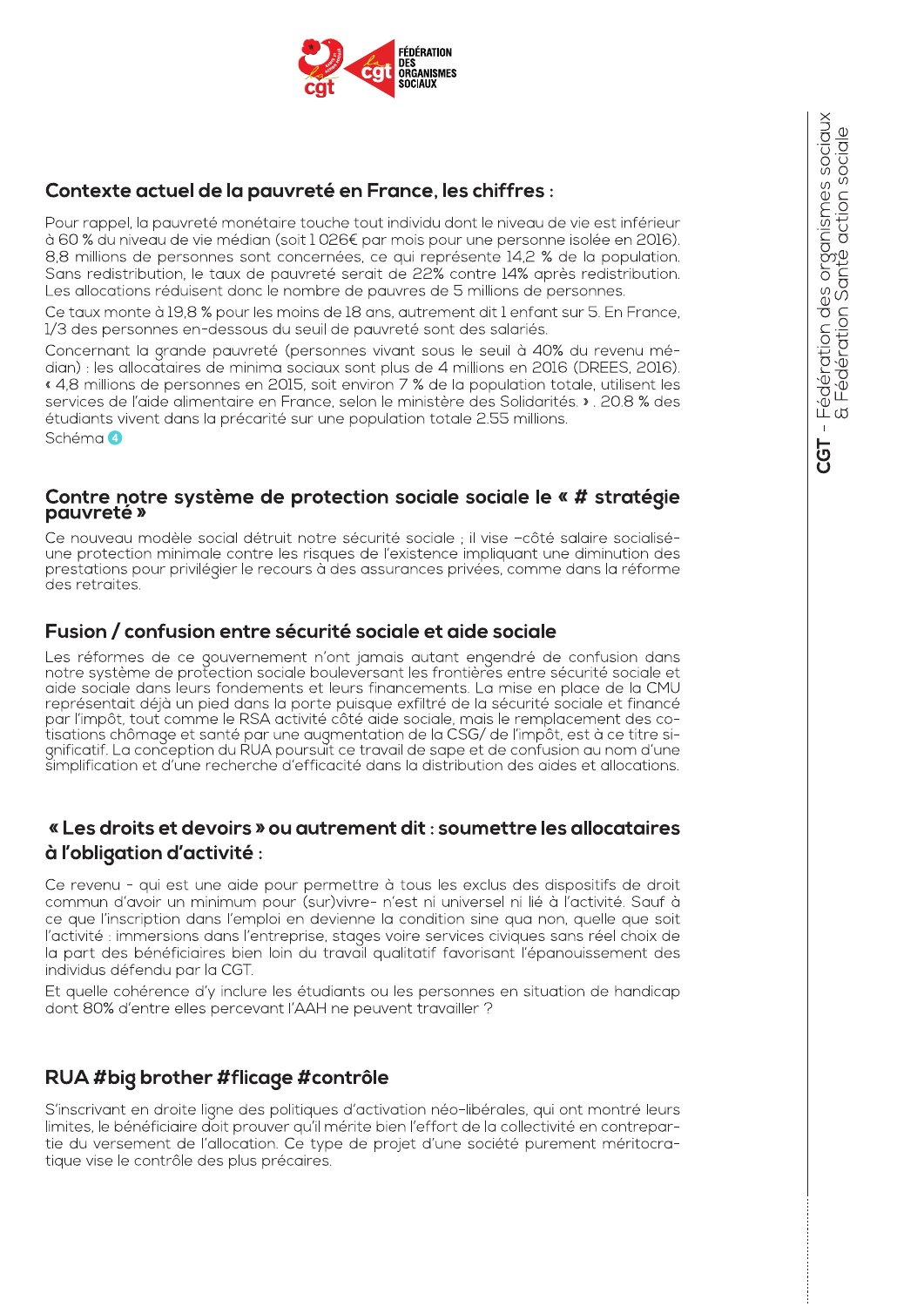

### Le RUA, le passage de la pauvreté à la misère ? L'exemple Britannique:

Si on établit une comparaison avec le modèle britannique -toutes proportions gardées, les allocations n'étant pas tout à fait similaires - loin de simplifier les dispositifs, l'« universal credit » est une véritable usine à gaz qui a lésé les personnes inscrites dans les situations complexes, bénéficiant précédemment de plusieurs aides sociales.

L'attribution du « Universal credit » s'accompagne d'un net durcissement du contrôle des allocataires concernant leur recherche active d'emploi avec sanction à la clé : suspension du credit -dont l'allocation logement- en cas de manquement à leurs obligations - 35 heures de recherche par semaine tout de même !.



### Non-recours et automaticité = un contrôle des précaires

Le non recours est dû autant à la faiblesse des propositions éloignées des besoins des individus et à la complexité des dossiers à remplir sous format numérique qu'au regard des exigences et du contrôle administratif subis en retour. Pourtant le non-recours est encore d'actualité : 30% des bénéficiaires ayant droit au RSA ne font pas de demande. L'automaticité pourrait représenter une solution contre le non-recours, si elle était régulée et contrôlée par une instance citoyenne composée notamment des personnes concernées et des institutions chargées de distribuer ces prestations. Face au développement de la précarité et aux situations très fluctuantes des usagers, l'automaticité des prestations signifierait-il décliner au jour le jour sa situation à des administrations tatillonnes?

Là encore nous nous orientons sans aucun doute vers cette logique d'attribution de compte monétisé en euros qui laissera seul et isolé le citoyen sans droits, sans allocations mais avec un revenu qui sera enregistré dans un grand Système d'information (cf. le CPF/CPA)...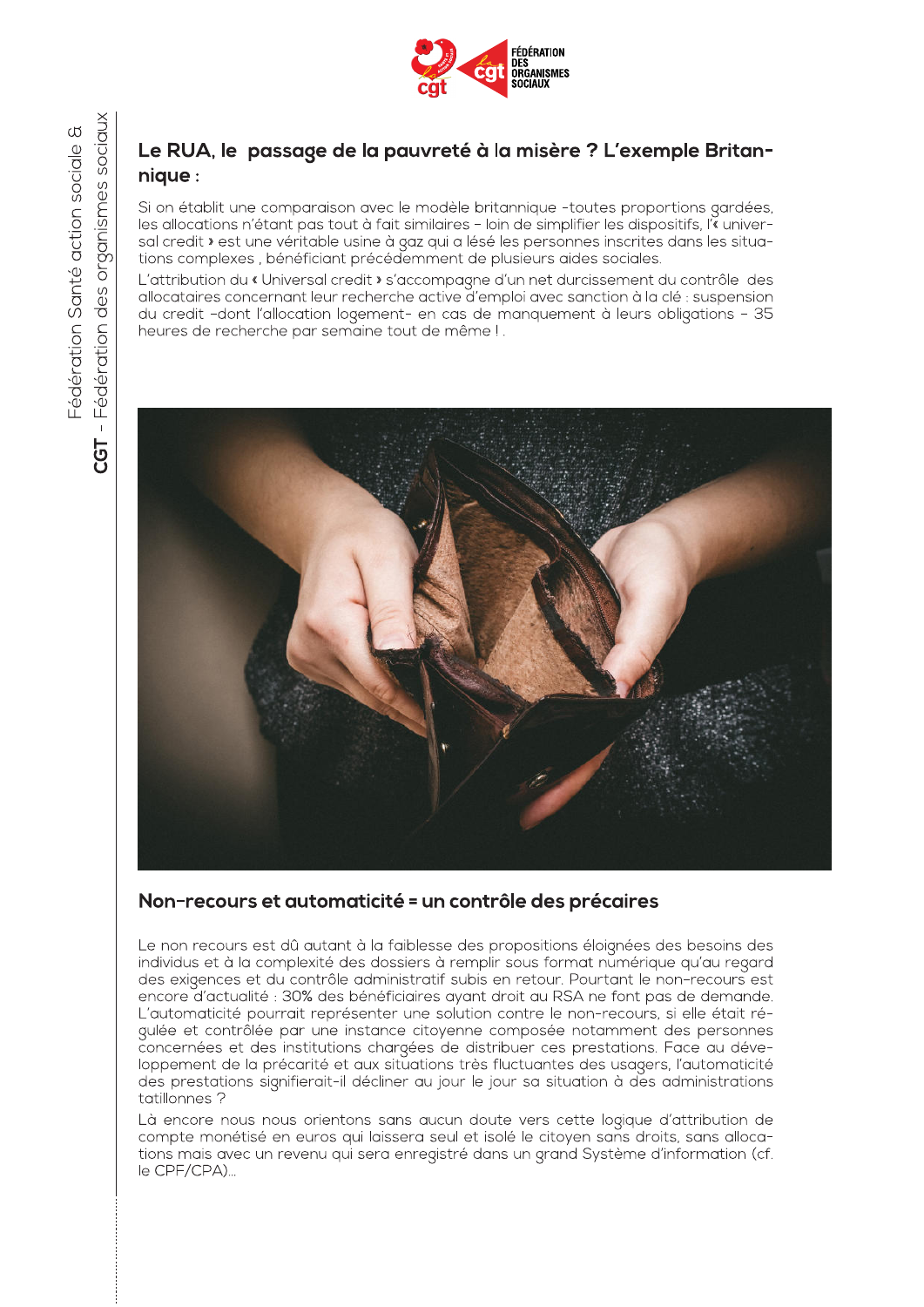

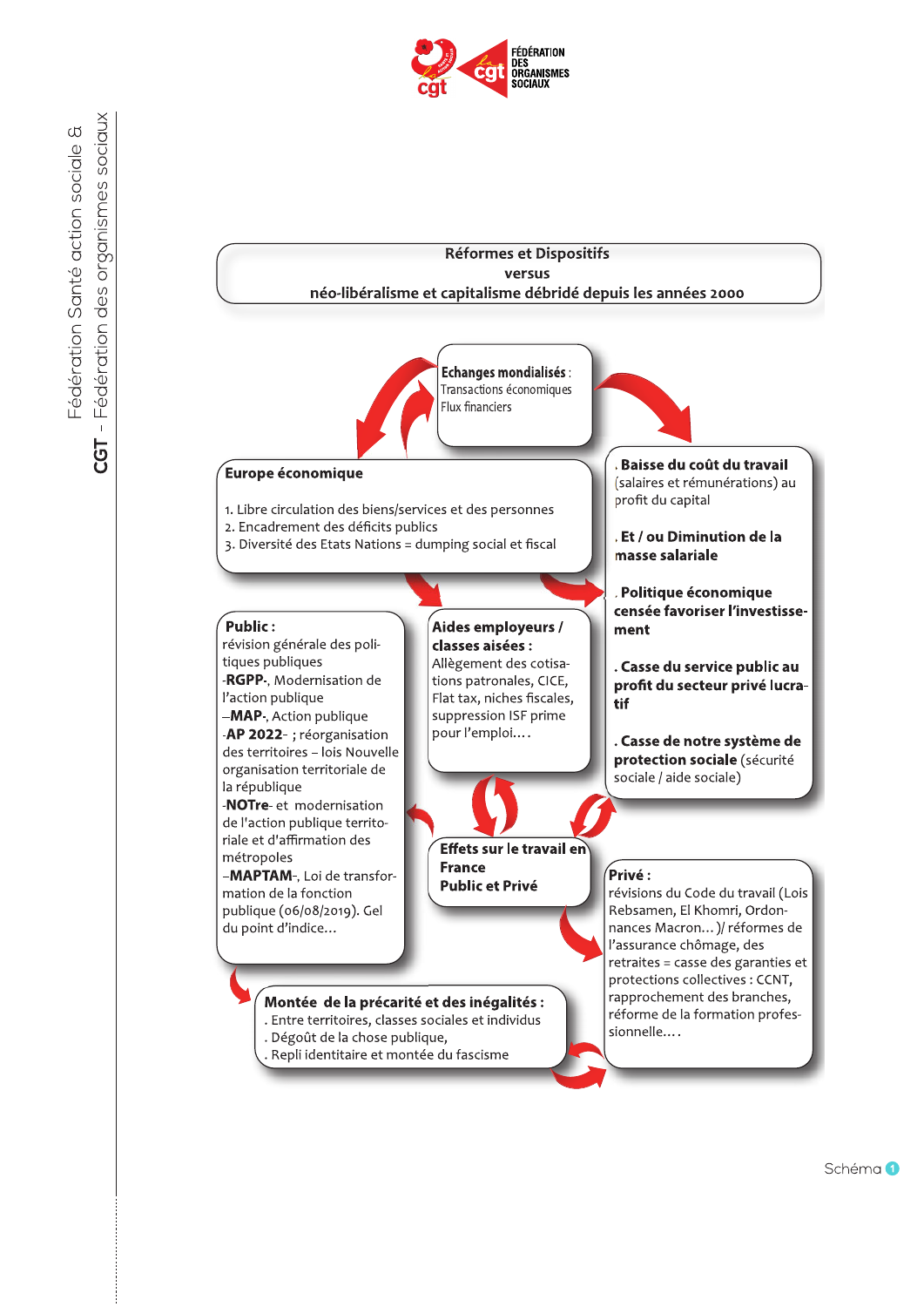

#### Principe des vases communicants ou pourquoi à enveloppe constante, le RUA ne pourra éponger toute la misère engendrée par le néo-libéralisme et les réformes MACRON



Fédération des organismes sociaux Fédération Santé action sociale &  $\bar{1}$ CGT

Schéma<sup>2</sup>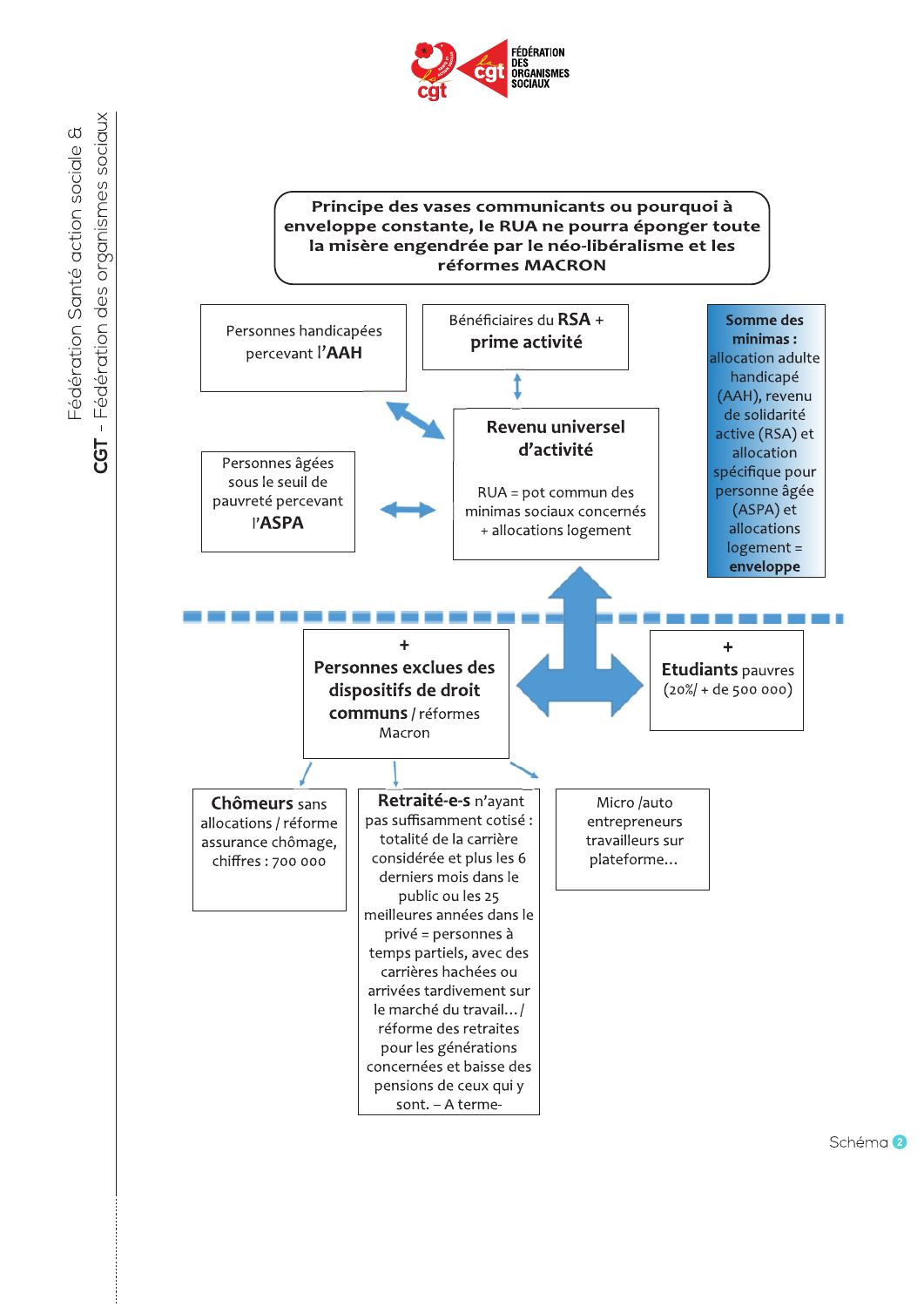